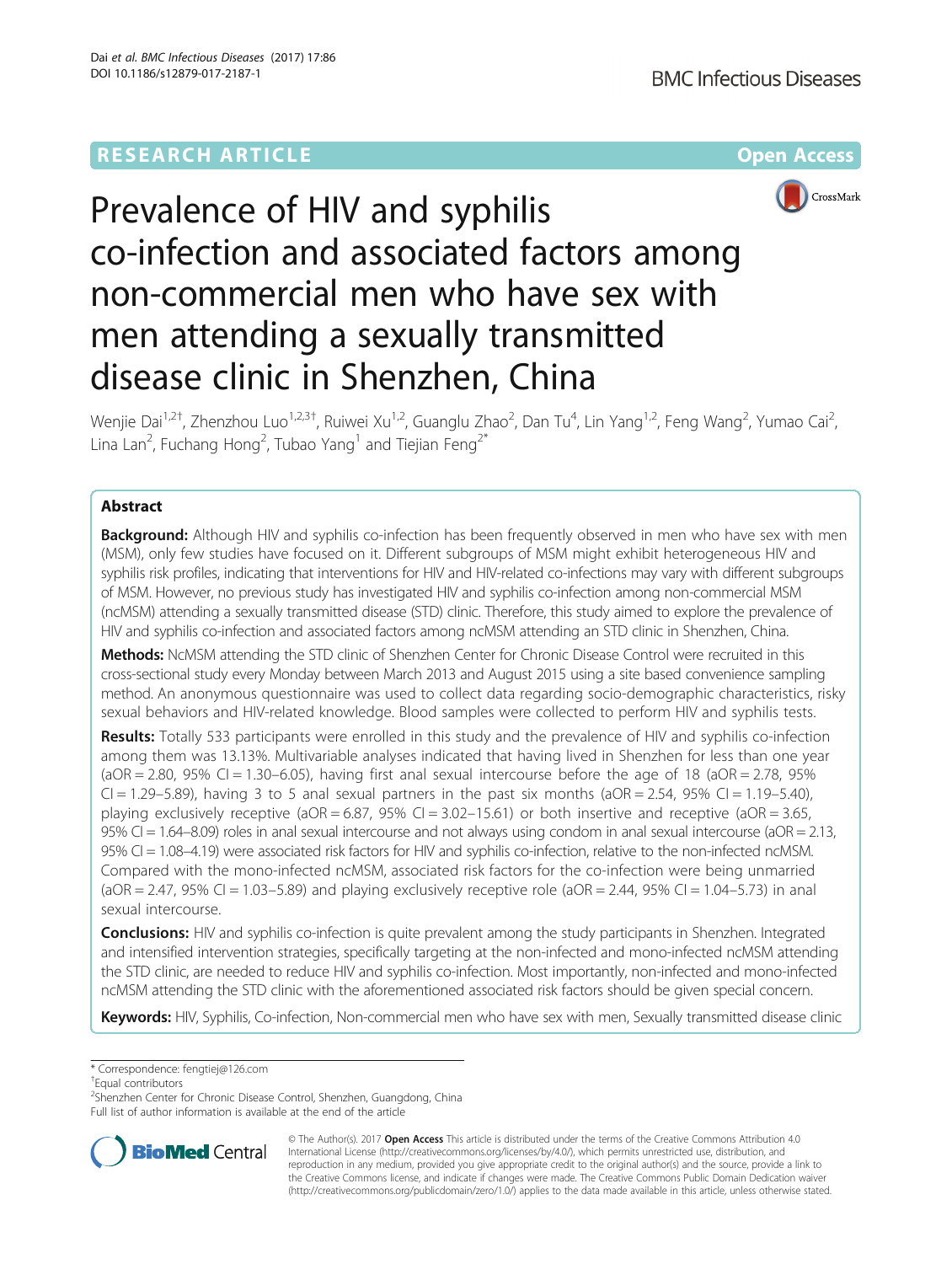# Background

Over the past few decades, the resurgence of syphilis has been reported worldwide, especially among men who have sex with men (MSM) [[1](#page-8-0)–[3\]](#page-8-0). For example, the prevalence of syphilis was 2.1 cases per 100,000 persons in 2000 in the United States, which increased to 3.0 cases per 100,000 persons in 2005 and, correspondingly, the cases of syphilis increased from 5976 to 8724, of which MSM accounted for 86% [\[4](#page-8-0), [5](#page-8-0)]. In the United Kingdom, a substantial increase in the cases of syphilis between 1998 and 2003 was observed, with a 25-fold increase seen in MSM (from 43 to 1028 cases) [\[6](#page-9-0)]. Similarly, in China, cases of syphilis have been increasing. Syphilis was almost eradicated in China in the 1960s [\[7](#page-9-0)] but now it has re-emerged as one of the most common sexually transmitted diseases (STDs) among MSM [\[8](#page-9-0)], with the prevalence increasing from 6.8% in 2003–2004 to 13.5% in 2007–2008 [[9\]](#page-9-0).

Along with the resurgence of syphilis in China was a rapidly expanding infection of human immunodeficiency virus (HIV) among MSM [[9, 10](#page-9-0)]. According to a meta-analysis involving seventy-one eligible studies, the prevalence of HIV among MSM in China increased from 1.3% in 2003–2004 to 4.7% in 2007–2008 [[9\]](#page-9-0), and simultaneously, the prevalence of HIV and syphilis coinfection increased from 1.4% in 2005–2006 to 2.7% in 2007–2008. Notably, HIV and syphilis co-infection has been frequently observed in MSM worldwide [[11, 12](#page-9-0)]. It is well-established that the increase in cases of HIV has played an important role in the resurgence of syphilis, which, in turn, provides a favorable environment for HIV transmission [[11](#page-9-0), [13\]](#page-9-0). Previous studies have indicated that syphilis infection can put an individual at three to five-fold higher risk for HIV infection [\[14\]](#page-9-0) and HIV infection can also greatly increase the risk for primary or secondary syphilis infection [[15](#page-9-0)]. In this regard, integrated HIV and syphilis surveillance and intervention strategies for MSM are needed urgently [\[16\]](#page-9-0).

However, though evidence has shown that HIV and syphilis co-infection has been frequently observed in MSM [\[11, 12](#page-9-0)], studies exploring HIV and syphilis have mainly focused on either of them [\[17](#page-9-0), [18\]](#page-9-0), but rarely on their co-infection [[16\]](#page-9-0). The mechanism of HIV and syphilis co-infection is complex and remains incompletely understood, despite both of them being commonly transmitted via sex and mother to child or fetus [[5\]](#page-8-0). Recently, one of few relevant studies found that, the prevalence of HIV and syphilis co-infection among MSM in the seven cities of China (Nanjing, Jinan, Chongqing, Guangzhou, Harbin, Yangzhou and Suzhou) was 2.6% in 2008 and the co-infection was associated with some socio-demographic characteristics and risky sexual behaviors, such as age, educational level and unprotected anal sexual intercourse [[16\]](#page-9-0). However, the overall MSM population enrolled in that study might be heterogeneous, although relatively big and representing MSM in a wider range of cities in China. It is well understood that different subgroups of MSM might be heterogeneous in their HIV and syphilis risk profiles. For example, the HIV and syphilis risk profiles for money boys (MBs), also known as male sex workers, were quite different from those of non-commercial MSM (ncMSM) [[19\]](#page-9-0). Zhao et al. found that, MBs differed from ncMSM not only in the prevalence of HIV but also in some sexual behaviors [[20\]](#page-9-0). Also, Hong et al. found that sociodemographic characteristics and risky sexual behaviors varied greatly among MSM recruited from different settings (gay bar, gay sauna and STD clinic) [[21\]](#page-9-0). The findings of these studies indicate that interventions for HIV, as well as HIV-related co-infections, may vary with different subgroups of MSM with respect to the targeted risk factors. Currently, the prevalence of HIV and syphilis co-infection and associated factors among ncMSM attending the STD clinic remain unclear.

Shenzhen, located in Guangdong province of southern China, just north of Hong Kong, is the first special economic zone in China [[22\]](#page-9-0). Similar to large cities with well-established populations of MSM like California in USA and Beijing in China, the rapid growth of the MSM population in Shenzhen over the past two decades has drawn attention to Shenzhen as an ideal city to explore HIV-related infections [\[22](#page-9-0)]. In this study, ncMSM attending an STD clinic in Shenzhen were recruited to explore the prevalence of HIV and syphilis co-infection and associated factors. Associated factors measured in this study included not only socio-demographic characteristics and risky sexual behaviors, which have been reported to be associated with HIV and syphilis among MSM in many previous studies [[18, 23, 24\]](#page-9-0), but also HIV-related knowledge. An investigation of an association of HIV-related knowledge with HIV and syphilis co-infection in this study is very important because HIV-related knowledge has been shown to have a great effect on one's sexual behaviors, thus playing an important role in HIV infection, as well as in HIV-related coinfections, but only a few studies have measured it among MSM [[25](#page-9-0)–[27\]](#page-9-0). To the best of our knowledge, this might be the first study to explore the prevalence of HIV and syphilis co-infection and associated factors among ncMSM, as well as MSM attending the STD clinic.

# Methods

# Participants

The STD clinic of Shenzhen Center for Chronic Disease Control (CCDC), which has similar characteristics with many other STD clinics in the same city, is one of the largest STD clinics in Shenzhen. MSM attending the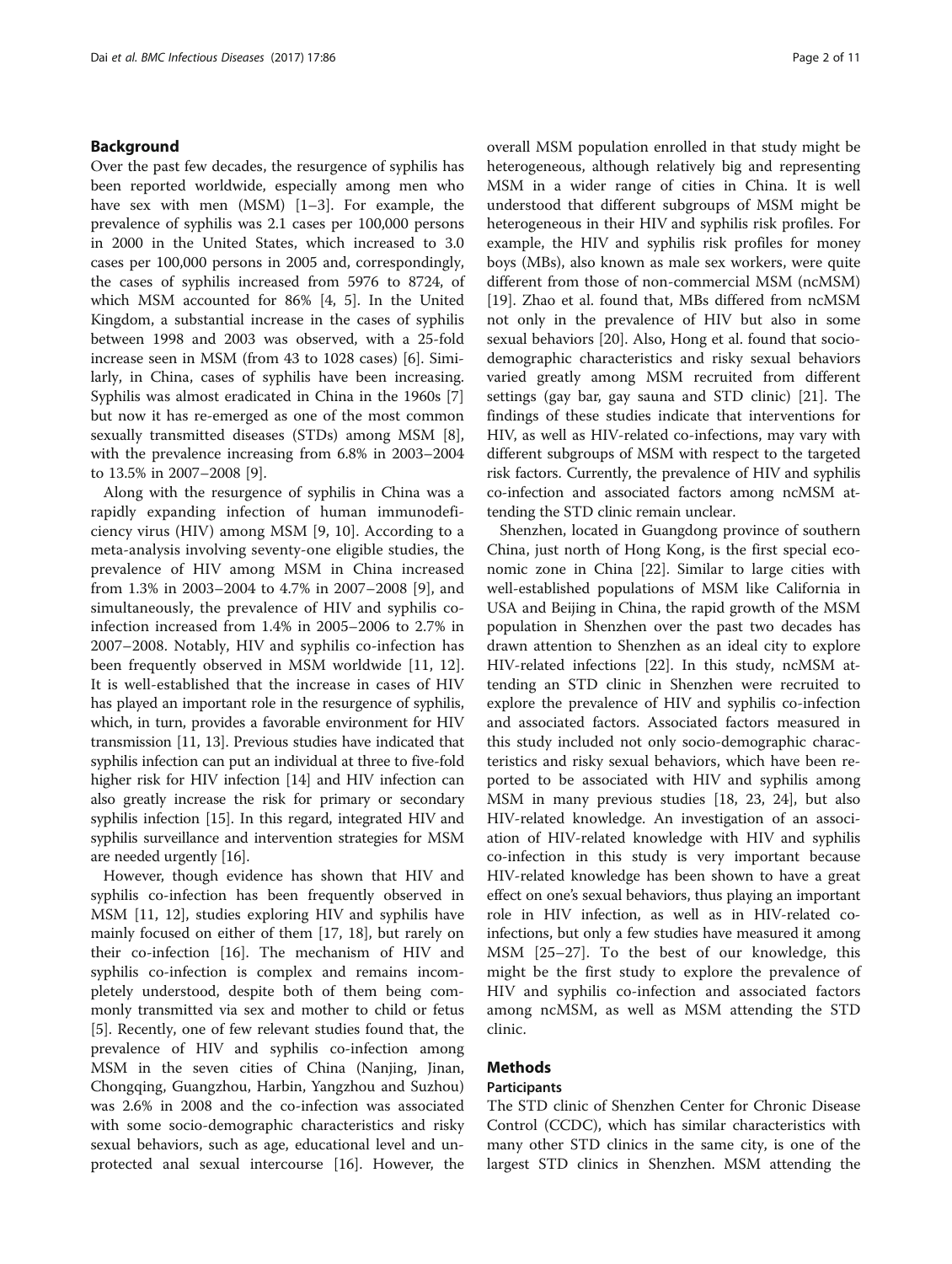STD clinic of Shenzhen CCDC were from many different areas throughout Shenzhen, thus may represent the overall MSM population from all STD clinics in Shenzhen to a large extent. Due to the hard-to-reach nature of the MSM population, participants of this study were selected from those attending the STD clinic of Shenzhen CCDC using a site based convenience sampling method. According to the research programme for exploring the prevalence and associated factors of STDs provided by the Chinese Center for Disease Control and Prevention (CDC), the minimum sample size for a study targeting at a MSM population is 350 [\(http://www.docin.com/p-658439166.](http://www.docin.com/p-658439166dpage=1&key=%E6%80%A7%E7%97%85%E6%80%8E%E4%B9%88%E6%B2%BB) [html&dpage=1&key=%E6%80%A7%E7%97%85%E6%80%](http://www.docin.com/p-658439166dpage=1&key=%E6%80%A7%E7%97%85%E6%80%8E%E4%B9%88%E6%B2%BB) [8E%E4%B9%88%E6%B2%BB\)](http://www.docin.com/p-658439166dpage=1&key=%E6%80%A7%E7%97%85%E6%80%8E%E4%B9%88%E6%B2%BB). Given the average number of MSM attending the STD clinic of Shenzhen CCDC per day, recruitment of participants in this study was carried out every Monday between March 2013 and August 2015 to make sure that the sample size of this study met the requirement recommended by the Chinese CDC. Supported by the Project of the National Natural Science Foundation of China, free HIV and syphilis tests and consultations were provided for the participants. The inclusion criteria for participants were: (1) biologically male; (2) self reported having had anal sexual intercourse with one or more biologically male partners in the previous year; (3) at least 18 years old; (4) not having paid or having been paid for anal sexual intercourse in the past six months; and (5) willing to participate in the study. MSM with any mental diseases or severe medical illness were excluded. Besides, MSM with a history of drug use were also excluded since they might have been co-infected with HIV and syphilis via injection-drug-use practices and this study focused on HIV and syphilis co-infection via sexual transmission.

# Data collection

Well qualified investigators who had either studied in a medical school or worked for the Shenzhen CCDC were appointed to collect data. Unified training, guided by a written investigation manual, was provided to the investigators prior to data collection. The investigators conducted face-to-face interviews with participants using an anonymous questionnaire to obtain information on sociodemographic characteristics, risky sexual behaviors and HIV-related knowledge.

# Measurements

# Socio-demographic characteristics

The following socio-demographic variables were measured in this study: age (categorized as "<25 years" and "≥25 years" [[28](#page-9-0)–[30](#page-9-0)]), ethnicity (categorized as "Han" and "other minorities" [[26](#page-9-0)]), marital status (categorized as "married" and "unmarried" [\[31\]](#page-9-0)), educational level (categorized as "≤junior middle school" and ">junior middle school" [[30](#page-9-0), [32](#page-9-0)]), socioeconomic disconnection

(neither currently employed nor a student [[33\]](#page-9-0)), monthly income (categorized as "≤3000 RMB", "3001- 5000 RMB" and ">5000 RMB" [[31, 34\]](#page-9-0)) and length of stay in Shenzhen (categorized as "<1 year", "1-2 years" and ">2 years" [[31, 35](#page-9-0)]).

## Risky sexual behaviors

In line with some previous studies [[36, 37](#page-9-0)], risky sexual behaviors measured in this study included having first anal sexual intercourse before the age of 18, not having vaginal sexual intercourse, not having a fixed homosexual partner (defined as not having an anal sexual relationship with the same homosexual partner for at least six months), having multiple (>3) anal sexual partners in the past six months, playing exclusively receptive or both insertive and receptive roles in anal sexual intercourse and not always using condom in anal sexual intercourse in the past six months.

#### HIV-related knowledge

According to the evaluation framework for preventing and controlling HIV in China enacted by the State Council of China [\(http://www.docin.com/p-854479849.html&key](http://www.docin.com/p-854479849.html&key)), eight HIV-related questions, which have been widely used in China, were applied to evaluate the participants' HIVrelated knowledge [\[38, 39\]](#page-9-0). The questions were structured as follows: could mosquito bites transmit HIV? Do people infected with HIV look healthy? Could blood transfusion or use of blood products transmit HIV? Could sharing a meal with a person infected with HIV transmit HIV? Could delivery transmit HIV to the born child? Could sharing a needle with someone who was infected with HIV transmit HIV? Could having sex with a fixed sexual partner reduce the risk of contracting HIV? And, could correct use of a condom each time you have sex transmit HIV? The score of one point was assigned to each correct answer and zero to each wrong answer so that the number of correct answers was equal to the total score, which ranged from 0 to 8 points. According to the evaluation framework, individuals with at least 6 points were regarded as having a comprehensive knowledge of HIV [[40](#page-9-0)].

#### HIV and syphilis tests

HIV and syphilis tests were performed on blood samples of the participants. The tests were guided by the standardized laboratory procedures provided by the Chinese CDC. The enzyme-linked immunosorbent assay (ELISA) (Wantai Biotech Inc, Beijing, China) was used for screening HIV and Western blot (MP Diagnostics, Singapore) was used to confirm the HIV screening results. Syphilis was screened using ELISA (Lizhu Biotech Inc, Zhuhai, China) and then the syphilis screening results were confirmed by toluidine red unheated serum test (TRUST) (Rongsheng Biotech Inc, Shanghai, China). Participants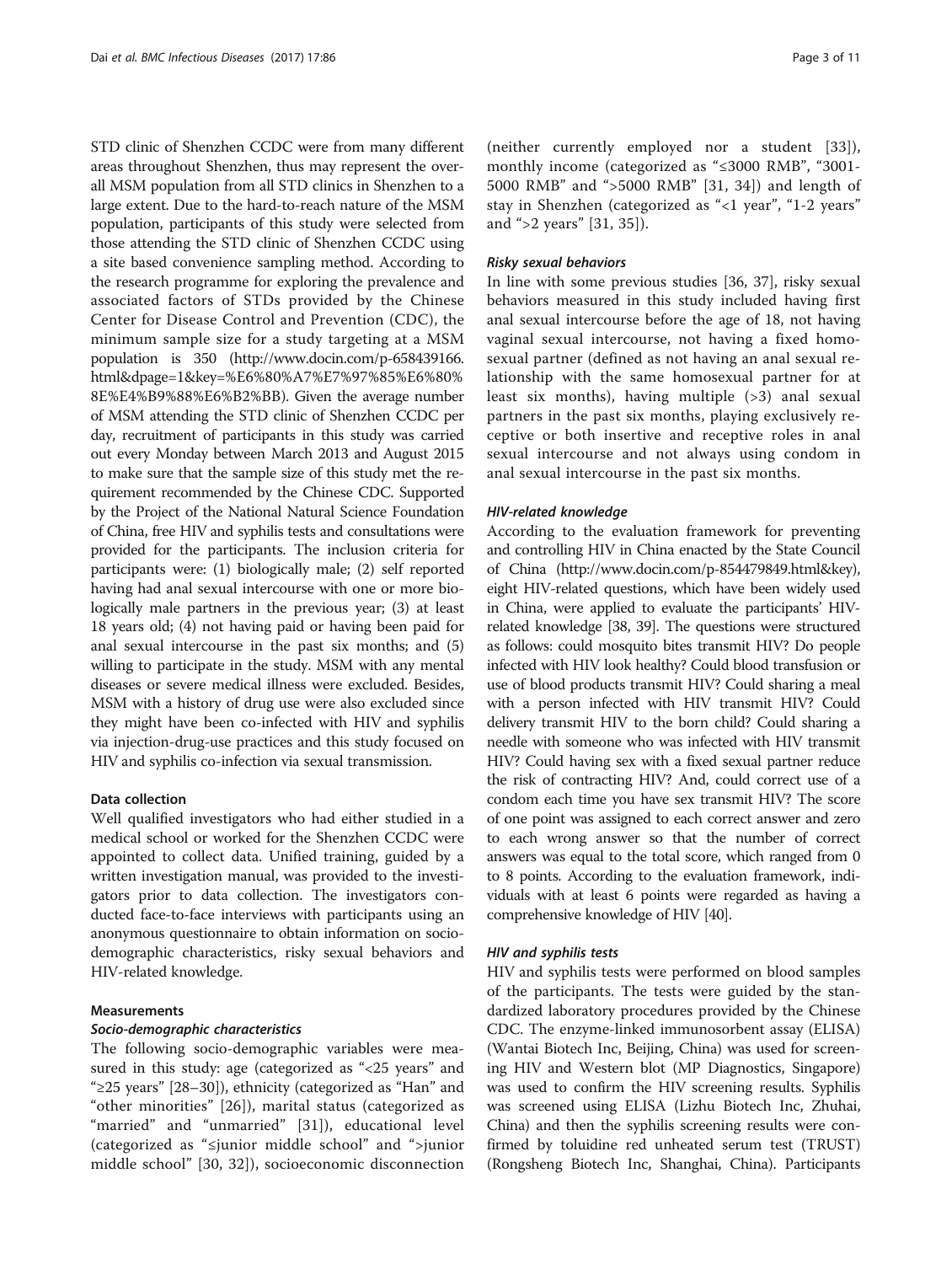were diagnosed as HIV positive if both ELISA and Western blot showed positive on their blood samples. Similarly, participants with ELISA positive and TRUST positive on their blood samples were diagnosed as syphilis positive. According to the results of HIV and syphilis tests, participants were categorized as the coinfected group (both HIV and syphilis positive), the mono-infected group (either HIV positive or syphilis positive but not both) and the non-infected group (neither HIV positive nor syphilis positive).

#### Data analyses

Statistical analyses were performed in SPSS 19.0 (IBM Corp, Armonk, NY). All statistical tests were 2-tailed and a P value of less than 0.05 was considered as significant. Categorical variables were described by frequency counts and corresponding percentages (%), while continuous variables were described by means and corresponding standard deviations (SD). Univariable logistic regression analyses were performed to identify the bivariate relationships between the co-infection of HIV and syphilis, and socio-demographic characteristics, risky sexual behaviors, and HIV-related knowledge. Multivariable logistic regression analyses were used to determine the independent contributions of each associated variable to HIV and syphilis co-infection by simultaneously entering all the associated variables into the logistic regression model (including socio-demographic characteristics, risky sexual behaviors and HIV-related knowledge). Co-infected individuals were compared with non-infected individuals and then with mono-infected individuals. Crude odds ratio (OR) and adjusted OR (aOR) with corresponding 95% confidence interval (CI) were, respectively, obtained from univariable and multivariable logistic regression analyses for each associated variable in order to show the direction and strength of the association.

# Results

# Characteristics of the participants

A total of 533 eligible participants with mean (SD) age of 32.1 (8.4) years were enrolled in this study. Table [1](#page-4-0) displays the characteristics of the study participants. Among the 533 respondents, 499 (93.6%) were Han ethnicity, 129 (24.2%) were married, 160 (30.0%) had attended at most junior middle school and 52 (9.8%) were socioeconomically disconnected. Also, 354 (66.4%) reported having had vaginal sexual intercourse, 368 (69.0%) had a fixed homosexual partner and 94 (17.6%) had first anal sexual intercourse before the age of 18. Besides, 214 (42.5%) reported always using condoms in anal sexual intercourse in the past six months and 378 (70.9%) scored six or more regarding HIV-related knowledge.

# Prevalence of HIV and syphilis co-infection

According to the results of HIV and syphilis tests, there were 70 participants in the co-infected group, 148 in the mono-infected group (59 with HIV only and 89 with syphilis only) and 315 in the non-infected group, indicating that the prevalence of HIV, syphilis and their co-infection among the study participants was 24.2% (129/533), 29.8% (159/533) and 13.13% (70/533), respectively.

# Factors associated with HIV and syphilis co-infection relative to non-infection

Univariable logistic regression analyses indicated that having lived in Shenzhen for less than one year (OR = 2.42, 95% CI = 1.27–4.62), having first anal sexual intercourse before the age of  $18$  (OR = 2.53, 95% CI = 1.38– 4.66), having 3 to 5 anal sexual partners in the past six months  $(OR = 2.26, 95\% \text{ CI} = 1.21 - 4.19)$ , playing exclusively receptive (OR =  $6.78$ ,  $95\%$  CI =  $3.27-14.07$ ) or both insertive and receptive  $(OR = 2.84, 95\% \text{ CI} = 1.39 - 5.78)$ roles in anal sexual intercourse and not always using condom in anal sexual intercourse ( $OR = 2.46$ ,  $95\%$  CI = 1.38–4.38) were associated with HIV and syphilis coinfection, relative to the non-infected individuals. Multivariable logistic regression analysis indicated that, compared with the non-infected individuals, having lived in Shenzhen for less than one year  $(aOR = 2.80,$ 95% CI = 1.30–6.05), having first anal sexual intercourse before the age of 18 (aOR = 2.78, 95% CI = 1.29–5.89), having 3 to 5 anal sexual partners in the past six months ( $aOR = 2.54$ ,  $95\%$  CI = 1.19-5.40), playing exclusively receptive  $(aOR = 6.87, 95\% CI = 3.02 - 15.61)$  or both insertive and receptive  $(aOR = 3.65, 95\% \text{ CI} = 1.64 - 8.09)$ roles in anal sexual intercourse and not always using condom in anal sexual intercourse  $(aOR = 2.13, 95\%)$  $CI = 1.08 - 4.19$ ) were associated risk factors for HIV and syphilis co-infection (Table [2\)](#page-5-0).

# Factors associated with HIV and syphilis co-infection relative to mono-infection

Univariable logistic regression analyses indicated that having lived in Shenzhen for less than one year (OR = 2.18, 95%  $CI = 1.09 - 4.37$  and playing exclusively receptive role in anal sexual intercourse (OR = 2.48, 95%  $CI = 1.15 - 5.34$ ) was associated with HIV and syphilis co-infection, relative to the mono-infected individuals. Multivariable logistic regression analysis indicated that, compared with the mono-infected individuals, being unmarried (aOR = 2.47, 95% CI =  $1.03 - 5.89$ ) and playing exclusively receptive  $(aOR = 2.44, 95\% \text{ CI} =$ 1.04–5.73) role in anal sexual intercourse were associated risk factors for HIV and syphilis co-infection (Table [3](#page-7-0)).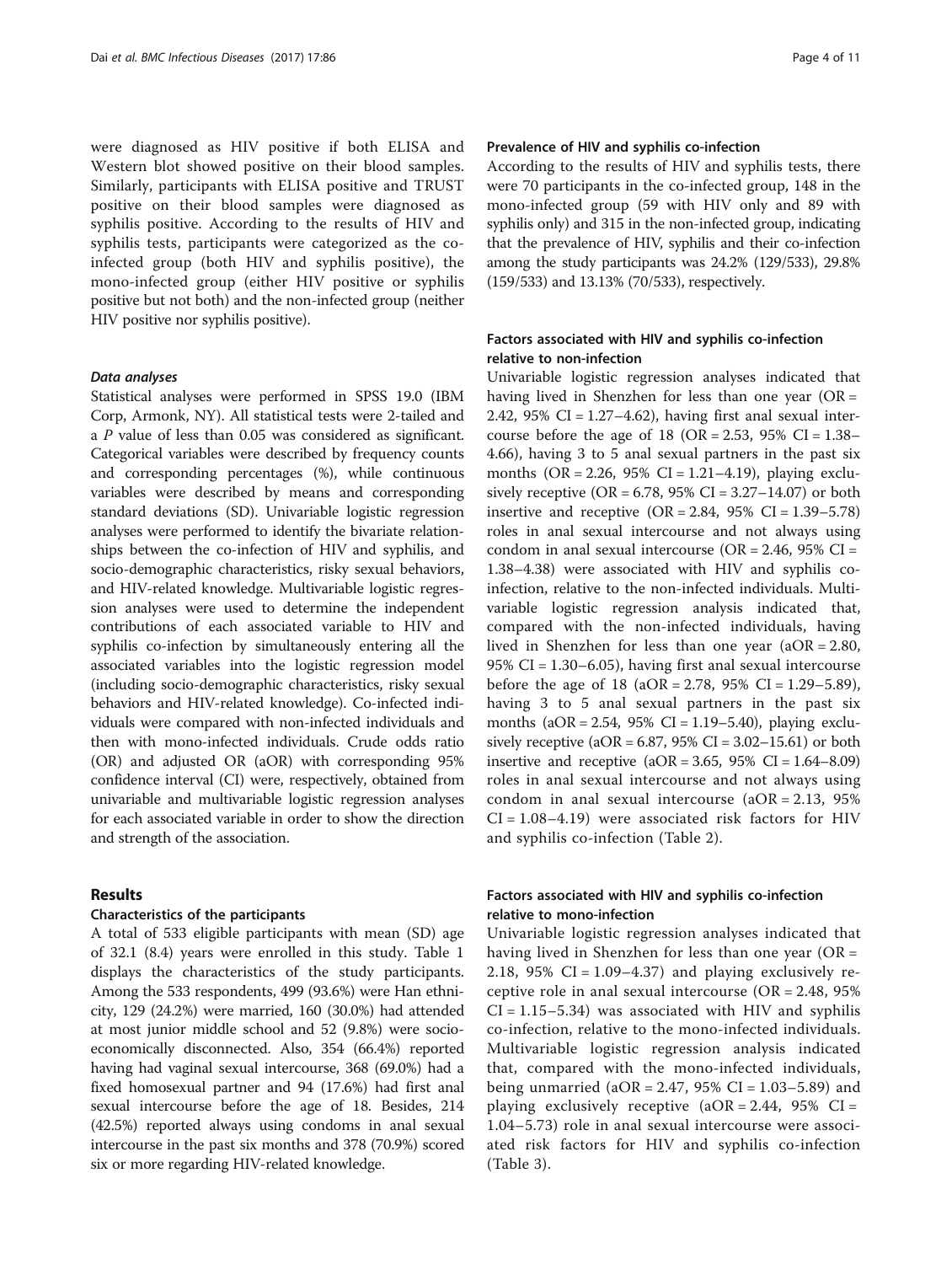Variable Category Number Percent (%) Age (year) <25 93 17.4  $\geq$ 25 440 82.6 Ethnicity Han 499 93.6 Other minorities 34 6.4 Marital status Married 129 24.2 Unmarried 404 75.8 Educational level ≤Junior middle school 160 30.0  $\frac{1}{200}$   $\frac{1}{200}$ Socioeconomic Disconnection Yes 52 9.8 No 481 90.2 Monthly income (RMB) ≤3000 211 39.6 3001-5000 183 34.3 >5000 139 26.1 Length of stay in Shenzhen (year) >2 183 34.3 1-2 73 13.7 <1 277 52.0 Having vaginal sexual intercourse Yes 354 66.4 No 179 33.6 Age at first anal sexual intercourse (year)  $≥18$  439 82.4 <18 94 17.6 Having a fixed homosexual partner Yes 368 69.0 No 165 31.0 Number of anal sexual partners in the past 6 months  $≤2$  217 40.7 3-5 150 28.1 >5 166 31.2 Roles in anal sexual intercourse<sup>8</sup> Insertive 212 41.1 Receptive 123 23.8 Both 181 35.1 Always using condom in anal sexual intercourse in the past 6 months<sup>a</sup> Yes 214 42.5 No 289 57.5

<span id="page-4-0"></span>**Table 1** Characteristics of the study participants ( $n = 533$ )

|             |  | <b>Table 1</b> Characteristics of the study participants ( $n = 533$ ) |  |
|-------------|--|------------------------------------------------------------------------|--|
| (Continued) |  |                                                                        |  |

| HIV-related knowledge |     |      |  |  |  |  |
|-----------------------|-----|------|--|--|--|--|
| <6                    | 378 | 70.9 |  |  |  |  |
| $\geq 6$              | 155 | 29.1 |  |  |  |  |

<sup>a</sup>Data may not add up to 533 because of missing data

# Discussion

The findings of this cross-sectional study provide information about the prevalence of HIV, syphilis, and their co-infection, as well as factors associated with HIV and syphilis co-infection among ncMSM attending the STD clinic in Shenzhen, China.

The prevalence of HIV, syphilis and their co-infection among participants of this study was 24.2, 29.8 and 13.13%, respectively. The prevalence of HIV and syphilis found among ncMSM attending the STD clinic in this study were both higher than those found among the general MSM in the same area (3.3–5.3% for HIV and 10.5–14.3% for syphilis) [\[21](#page-9-0), [41, 42\]](#page-9-0). In addition, the prevalence (13.13%) of HIV and syphilis co-infection found among ncMSM attending the STD clinic in this study was also higher than that (2.7%) reported in a meta-analysis among MSM in China [\[9\]](#page-9-0), and also higher than that (1.5%) reported among MSM in 61 cities of China [\[43](#page-9-0)]. Different characteristics of study participants may influence the prevalence of these infections. For example, it is well-established that the prevalence of STDs among MSM attending the STD clinic was much higher than that observed among the general MSM [[21\]](#page-9-0). Also influencing the prevalence of these infections among MSM could be the variations in population structures and economic development among cities from where studies select MSM samples [[44](#page-9-0)]. As reported in previous studies, the prevalence of HIV and syphilis was higher in cities with larger floating populations and in more developed cities [\[44, 45](#page-9-0)]. Shenzhen is the first special economic zone in China with 87.0% of its total population being internal migrants [\[22\]](#page-9-0). Thus, the prevalence of HIV and syphilis co-infection in this city might be higher than that in cities with smaller floating populations or in less developed cities.

Among the socio-demographic variables of interest, this study found that marital status was independently associated with HIV and syphilis co-infection, when compared with HIV or syphilis mono-infection. Although a few studies have shown that marital status was related to either HIV or syphilis [\[46](#page-10-0)–[48](#page-10-0)], none have reported a significant correlation between marital status and HIV and syphilis co-infection. Thus, the result found in this study that unmarried ncMSM were more likely to be coinfected with HIV and syphilis, adds to the existing knowledge of HIV and syphilis co-infection among MSM. It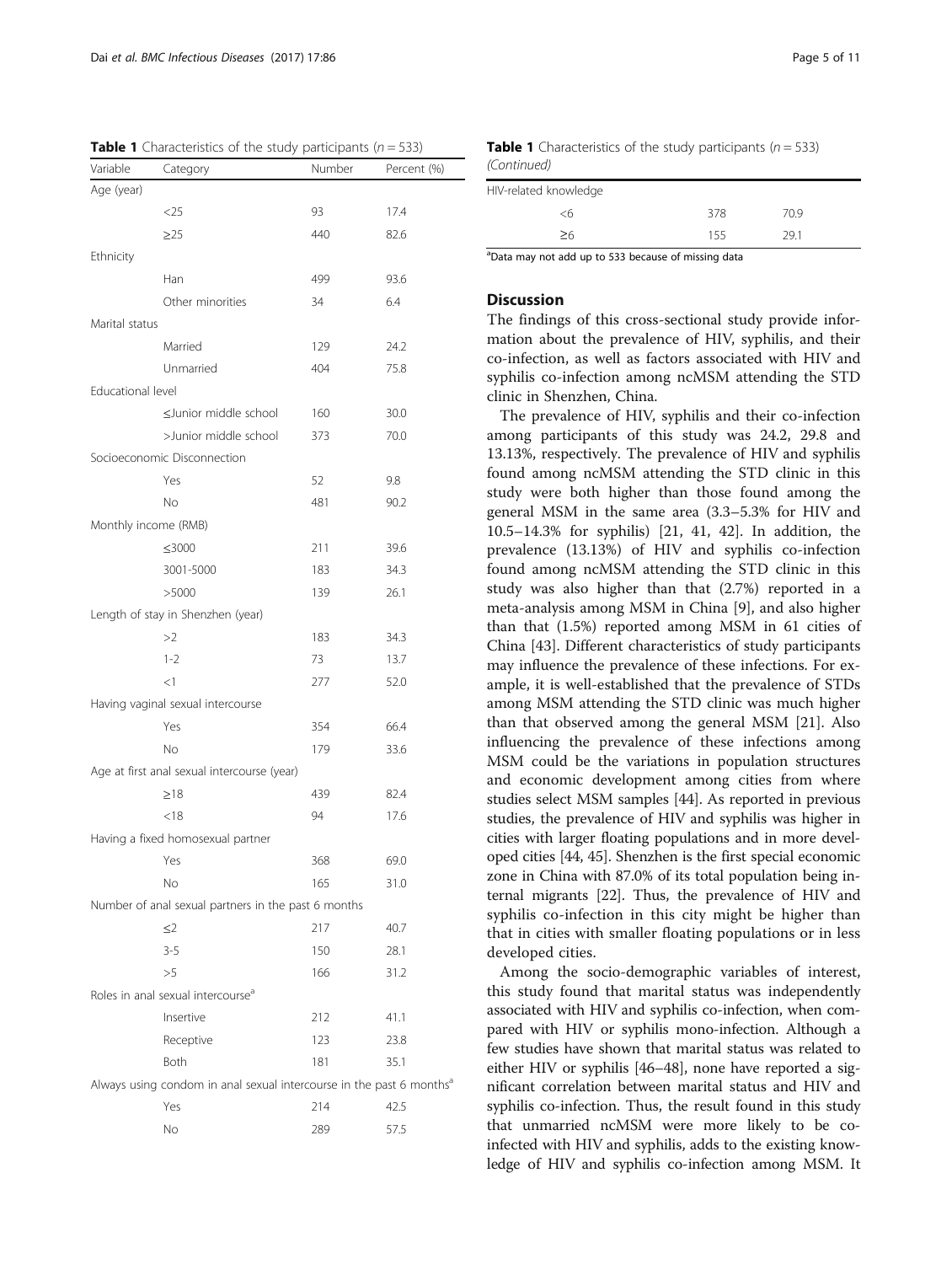| Variable             | Category                                              | HIV and syphilis infection (%) |                    | Crude OR (95% CI)      | Adjusted OR (95% CI) |
|----------------------|-------------------------------------------------------|--------------------------------|--------------------|------------------------|----------------------|
|                      |                                                       | Co-infected group              | Non-infected group |                        |                      |
| Age (year)           |                                                       |                                |                    |                        |                      |
|                      | $<25$                                                 | 9(14.5)                        | 53 (85.5)          | 1                      | 1                    |
|                      | $\geq$ 25                                             | 61 (18.9)                      | 262 (81.1)         | 1.37 (0.64-2.93)       | $1.82(0.71 - 4.64)$  |
| Ethnicity            |                                                       |                                |                    |                        |                      |
|                      | Han                                                   | 64 (17.8)                      | 296 (82.2)         | 1                      | 1                    |
|                      | Other minorities                                      | 6(24.0)                        | 19 (76.0)          | 1.46 (0.56-3.80)       | $2.00(0.65 - 6.15)$  |
| Marital status       |                                                       |                                |                    |                        |                      |
|                      | Married                                               | 13 (14.9)                      | 74 (85.1)          | 1                      | 1                    |
|                      | Unmarried                                             | 57 (19.1)                      | 241 (80.9)         | 1.35 (0.70-2.59)       | 1.64 (0.69-3.89)     |
| Educational level    |                                                       |                                |                    |                        |                      |
|                      | ≤Junior middle school                                 | 24 (22.2)                      | 84 (77.8)          | 1                      | 1                    |
|                      | >Junior middle school                                 | 46 (16.6)                      | 231 (83.4)         | $0.69(0.40 - 1.21)$    | $0.91(0.47 - 1.79)$  |
|                      | Socioeconomic Disconnection                           |                                |                    |                        |                      |
|                      | Yes                                                   | 8(20.5)                        | 31 (79.5)          | 1                      | 1                    |
|                      | No                                                    | 62 (17.9)                      | 284 (82.1)         | $0.85(0.37 - 1.93)$    | $0.94(0.35 - 2.52)$  |
| Monthly income (RMB) |                                                       |                                |                    |                        |                      |
|                      | $≤3000$                                               | 32 (21.9)                      | 114 (78.1)         | 1                      |                      |
|                      | 3001-5000                                             | 22 (16.3)                      | 113 (83.7)         | $0.69$ $(0.38 - 1.27)$ | $0.62$ $(0.30-1.28)$ |
|                      | >5000                                                 | 16(15.4)                       | 88 (84.6)          | $0.65(0.33 - 1.26)$    | $0.61(0.26 - 1.40)$  |
|                      | Length of stay in Shenzhen (year)                     |                                |                    |                        |                      |
|                      | >2                                                    | 14 (10.8)                      | 116 (89.2)         | 1                      | $\mathbf{1}$         |
|                      | $1 - 2$                                               | 11 (19.6)                      | 45 (80.4)          | 2.03 (0.86-4.79)       | 2.34 (0.81-6.78)     |
|                      | $<$ 1                                                 | 45 (22.6)                      | 154 (77.4)         | 2.42 (1.27-4.62)*      | 2.80 (1.30-6.05)*    |
|                      | Having vaginal sexual intercourse                     |                                |                    |                        |                      |
|                      | Yes                                                   | 48 (18.5)                      | 212 (81.5)         | 1                      | 1                    |
|                      | No                                                    | 22 (17.6)                      | 103 (82.4)         | $0.94(0.54 - 1.65)$    | $0.83(0.41 - 1.68)$  |
|                      | Age at first anal sexual intercourse (year)           |                                |                    |                        |                      |
|                      | $\geq 18$                                             | 50 (15.5)                      | 272 (84.5)         | 1                      | 1                    |
|                      | < 18                                                  | 20 (31.7)                      | 43 (68.3)          | 2.53 (1.38-4.66)*      | 2.78 (1.29-5.89)*    |
|                      | Having a fixed homosexual partner                     |                                |                    |                        |                      |
|                      | Yes                                                   | 53 (19.5)                      | 219 (80.5)         | 1                      | $\mathbf{1}$         |
|                      | No                                                    | 17 (15.0)                      | 96 (85.0)          | $0.73$ $(0.40 - 1.33)$ | $0.74(0.35 - 1.54)$  |
|                      | Number of anal sexual partners in the past six months |                                |                    |                        |                      |
|                      | $\leq$ 2                                              | 22 (13.8)                      | 137 (86.2)         | 1                      | 1                    |
|                      | $3 - 5$                                               | 29 (26.6)                      | 80 (73.4)          | $2.26$ (1.21-4.19)*    | 2.54 (1.19-5.40)*    |
|                      | >5                                                    | 19 (16.2)                      | 98 (83.8)          | $1.21(0.62 - 2.35)$    | $1.17(0.52 - 2.61)$  |
|                      | Roles in anal sexual intercourse                      |                                |                    |                        |                      |
|                      | Insertive                                             | 13(8.0)                        | 149 (92.0)         | 1                      | 1                    |
|                      | Receptive                                             | 29 (37.2)                      | 49 (62.8)          | 6.78 (3.27-14.07)*     | 6.87 (3.02-15.61)*   |
|                      | Both                                                  | 26 (19.8)                      | 105 (80.2)         | 2.84 (1.39-5.78)*      | 3.65 (1.64-8.09)*    |

<span id="page-5-0"></span>Table 2 Logistic regression analyses of factors associated with HIV and syphilis co-infection (compared with the non-infected individuals)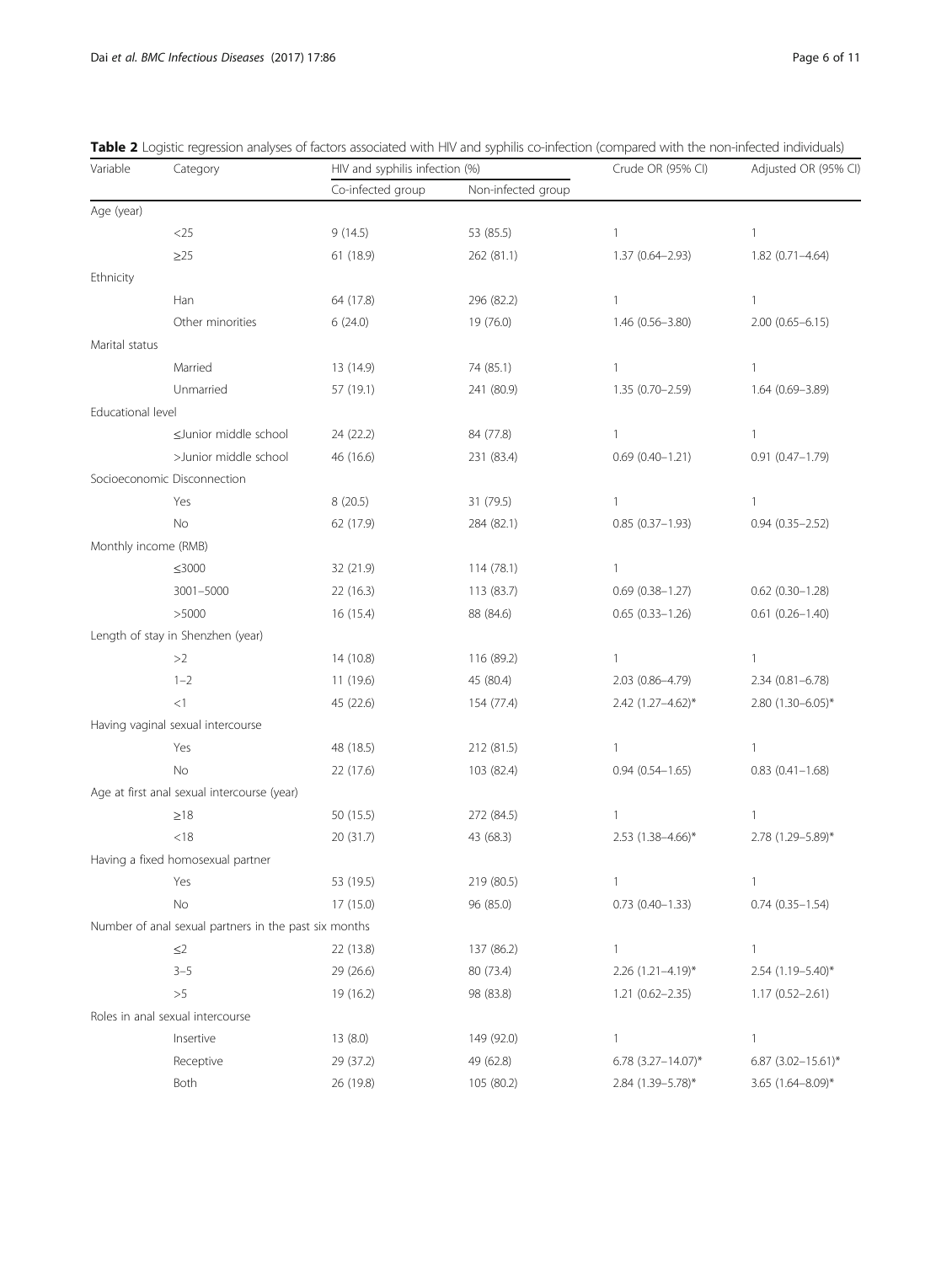| Always using condom in anal sexual intercourse in the past six months |           |            |                     |                         |
|-----------------------------------------------------------------------|-----------|------------|---------------------|-------------------------|
| Yes                                                                   | 19 (11.4) | 148 (88.6) |                     |                         |
| <b>No</b>                                                             | 48 (24.0) | 152 (76.0) | $2.46$ (1.38-4.38)* | $2.13(1.08 - 4.19)^{*}$ |
| HIV-related knowledge                                                 |           |            |                     |                         |
| <6                                                                    | 50 (18.5) | 220 (81.5) |                     |                         |
| $\geq 6$                                                              | 20 (17.4) | 95 (82.6)  | $0.92(0.52 - 1.84)$ | $0.91(0.47 - 1.79)$     |
|                                                                       |           |            |                     |                         |

Table 2 Logistic regression analyses of factors associated with HIV and syphilis co-infection (compared with the non-infected individuals) (Continued)

 $*P < 0.05$ 

could be deduced that the different sexual behaviors found between married and unmarried MSM [[49\]](#page-10-0), could explain the significant difference in the likelihood of HIV and syphilis co-infection among the married and unmarried ncMSM in this study.

While this study found no significant association between age and HIV and syphilis co-infection among ncMSM, many previous studies indicated that age significantly played an important role in HIV and syphilis infections, as well as in the HIV and syphilis co-infection [\[16, 23,](#page-9-0) [50](#page-10-0)]. A possible reason for the insignificant relationship between age and HIV and syphilis co-infection in this study could be that the proportion of participants aged less than 25 was relatively low, accounting for only 16.1% in co-infected and non-infected group, and only 18.3% in co-infected and mono-infected group. Therefore, the discrimination of age between co-infected and non-infected ncMSM, and between co-infected and mono-infected ncMSM was probably too small to be detected.

Furthermore, the results of this study indicated that, when compared with non-infected ncMSM, ncMSM having lived in Shenzhen for less than one year were more likely to be co-infected with HIV and syphilis. This result and the fact that migration has been shown to be an essential risk factor for HIV in many populations around the world [\[45](#page-9-0), [51\]](#page-10-0), are evidence to suspect that migrant ncMSM in Shenzhen are at higher risk for HIV and syphilis co-infection and, hence, need special attention in HIV and syphilis prevention.

Although some studies observed that HIV-related knowledge significantly correlated with HIV and syphilis infections [[40,](#page-9-0) [52](#page-10-0)], this study, however, found no association between them. This may be due to an even promotion of HIV-related knowledge by the local government or communities. Therefore, the participants were probably given the same opportunity to be almost equally knowledgeable of HIV transmission. It is necessary to declare here that promoting HIV-related knowledge could significantly reduce the prevalence of HIV-related infections [[25](#page-9-0)].

Moreover, as in previous studies [[53, 54\]](#page-10-0), some risky sexual behaviors were found to be associated with HIV and syphilis co-infection in this study. In particular, when compared with non-infected ncMSM, those having first anal sexual intercourse before the age of 18, having 3 to 5 anal sexual partners in the past six months, playing exclusively receptive or both insertive and receptive roles in anal sexual intercourse, or not always use condom in anal sexual intercourse were more likely to be co-infected with HIV and syphilis. However, when compared with mono-infected ncMSM, only those playing exclusively receptive role in anal sexual intercourse were at higher risk for being co-infected with HIV and syphilis. Future studies with large sample sizes are needed to clarify the mechanism of HIV and syphilis co-infection and further elucidate why associated factors for HIV and syphilis co-infection in ncMSM were quite different when compared with the non-infected group and mono-infected group.

Certain limitations should be acknowledged. Firstly, the design of this study is cross-sectional, so causal inferences between associated factors and HIV and syphilis co-infection cannot be concluded. Future longitudinal studies with large sample sizes are warranted to clarify the casual inferences between them. Secondly, the convenience sampling method used for selecting participants and the relatively small sample size may reduce the generalizability of our findings to ncMSM attending the STD clinic in other cities. Thirdly, most of the study participants (≥80%) were aged at least 25, Han ethnicity, socio-economically connected and had experienced anal sexual debut aged at least 18, as a result of which, the statistical power to explore the association between each of these characteristics and HIV and syphilis coinfection among ncMSM might be lowered. Fourthly, though managed by well-trained investigators, this survey was partly retrospective. Recall bias might exist when the respondents answered some questions, such as the age at first anal sexual intercourse and the number of anal sexual partners in the past six months. Finally, by including only participants aged at least 18, the results of this study might not be applicable to ncMSM aged less than 18. Considering these limitations, caution must be exercised when extrapolating the findings of this study.

Despite the preceding limitations, this study has quite a few strengths, as well as implications for service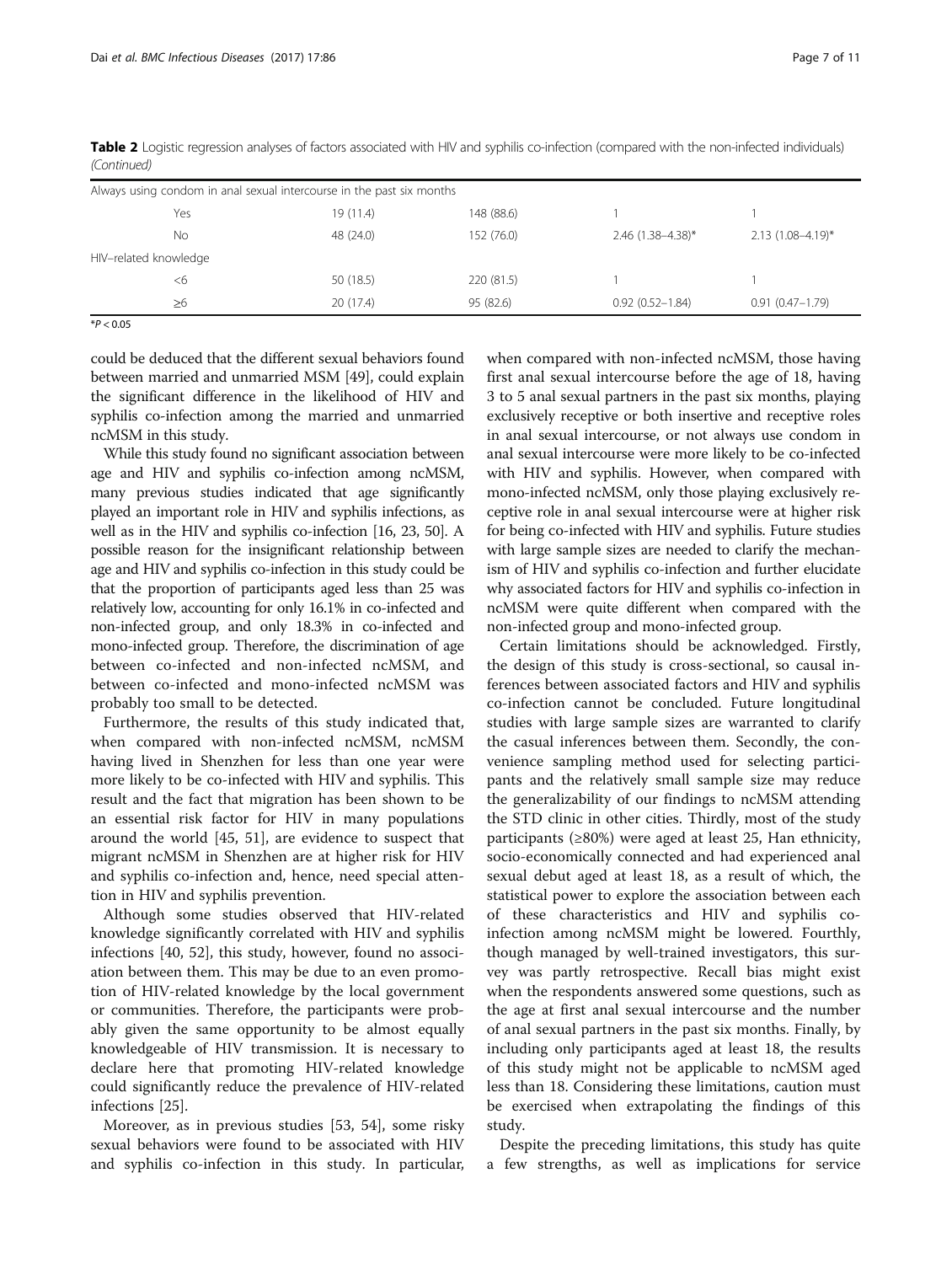| Variable          | Category                                              | HIV and syphilis infection (%) |                     | Crude OR (95% CI)   | Adjusted OR (95% CI)   |
|-------------------|-------------------------------------------------------|--------------------------------|---------------------|---------------------|------------------------|
|                   |                                                       | Co-infected group              | Mono-infected group |                     |                        |
| Age (year)        |                                                       |                                |                     |                     |                        |
|                   | $<$ 25                                                | 9(22.5)                        | 31 (77.5)           | 1                   | $\mathbf{1}$           |
|                   | $\geq$ 25                                             | 61 (34.3)                      | 117 (65.7)          | 1.80 (0.80-4.01)    | 2.15 (0.85-5.44)       |
| Ethnicity         |                                                       |                                |                     |                     |                        |
|                   | Han                                                   | 64 (31.5)                      | 139 (68.5)          | 1                   | $\mathbf{1}$           |
|                   | Other minorities                                      | 6(40.0)                        | 9(60.0)             | 1.45 (0.49-4.24)    | 1.29 (0.38-4.32)       |
| Marital status    |                                                       |                                |                     |                     |                        |
|                   | Married                                               | 13 (23.6)                      | 42 (76.4)           | 1                   | $\mathbf{1}$           |
|                   | Unmarried                                             | 57 (35.0)                      | 106 (65.0)          | 1.74 (0.86-3.50)    | 2.47 (1.03-5.89)*      |
| Educational level |                                                       |                                |                     |                     |                        |
|                   | ≤Junior middle school                                 | 24 (31.6)                      | 52 (68.4)           | 1                   | $\mathbf{1}$           |
|                   | >Junior middle school                                 | 46 (32.4)                      | 96 (67.6)           | 1.04 (0.57-1.89)    | 1.17 (0.59-2.35)       |
|                   | Socioeconomic Disconnection                           |                                |                     |                     |                        |
|                   | Yes                                                   | 8(38.1)                        | 13 (61.9)           | 1                   | $\mathbf{1}$           |
|                   | No                                                    | 62 (31.5)                      | 135 (68.5)          | $0.75(0.29 - 1.89)$ | $0.72$ $(0.25 - 2.09)$ |
|                   | Monthly income (RMB)                                  |                                |                     |                     |                        |
|                   | $≤3000$                                               | 32 (33.0)                      | 65 (67.0)           | 1                   | $\mathbf{1}$           |
|                   | 3001-5000                                             | 22 (31.4)                      | 48 (68.6)           | $0.93(0.48 - 1.80)$ | $1.00(0.47 - 2.13)$    |
|                   | >5000                                                 | 16 (31.4)                      | 35 (68.6)           | $0.93(0.45 - 1.92)$ | $0.79(0.33 - 1.93)$    |
|                   | Length of stay in Shenzhen (year)                     |                                |                     |                     |                        |
|                   | >2                                                    | 14 (20.9)                      | 53 (79.1)           | 1                   | $\mathbf{1}$           |
|                   | $1 - 2$                                               | 11(39.3)                       | 17 (60.7)           | 2.45 (0.94-6.40)    | 1.66 (0.56-4.97)       |
|                   | <1                                                    | 45 (36.6)                      | 78 (63.4)           | 2.18 (1.09-4.37)*   | 1.34 (0.58-3.09)       |
|                   | Having vaginal sexual intercourse                     |                                |                     |                     |                        |
|                   | Yes                                                   | 48 (33.8)                      | 94 (66.2)           | 1                   | $\mathbf{1}$           |
|                   | No                                                    | 22 (28.9)                      | 54 (71.1)           | $0.80(0.44 - 1.46)$ | $0.55(0.26 - 1.19)$    |
|                   | Age at first anal sexual intercourse (year)           |                                |                     |                     |                        |
|                   | $\geq 18$                                             | 50 (29.9)                      | 117 (70.1)          | 1                   | $\mathbf{1}$           |
|                   | < 18                                                  | 20 (39.2)                      | 31 (60.8)           | 1.51 (0.79-2.89)    | $1.50(0.69 - 3.25)$    |
|                   | Having a fixed homosexual partner                     |                                |                     |                     |                        |
|                   | Yes                                                   | 53 (35.6)                      | 96 (64.4)           | 1                   | $\mathbf{1}$           |
|                   | No                                                    | 17 (24.6)                      | 52 (75.4)           | $0.59(0.31 - 1.13)$ | $0.63(0.30-1.35)$      |
|                   | Number of anal sexual partners in the past six months |                                |                     |                     |                        |
|                   | $\leq$ 2                                              | 22(27.5)                       | 58 (72.5)           | 1                   | $\mathbf{1}$           |
|                   | $3 - 5$                                               | 29 (41.4)                      | 41 (58.6)           | 1.87 (0.94-3.69)    | 2.03 (0.86-4.77)       |
|                   | $>\!5$                                                | 19 (27.9)                      | 49 (72.1)           | 1.02 (0.50-2.10)    | $0.92(0.37 - 2.28)$    |
|                   | Roles in anal sexual intercourse                      |                                |                     |                     |                        |
|                   | Insertive                                             | 13 (20.6)                      | 50 (79.4)           | 1                   | $\mathbf{1}$           |
|                   | Receptive                                             | 29 (39.2)                      | 45 (60.8)           | 2.48 (1.15-5.34)*   | $2.44$ (1.04-5.73)*    |
|                   | Both                                                  | 26 (34.2)                      | 50 (65.8)           | 2.00 (0.92-4.33)    | $2.40(0.99 - 5.79)$    |

<span id="page-7-0"></span>Table 3 Logistic regression analyses of factors associated with HIV and syphilis co-infection (compared with the mono-infected individuals)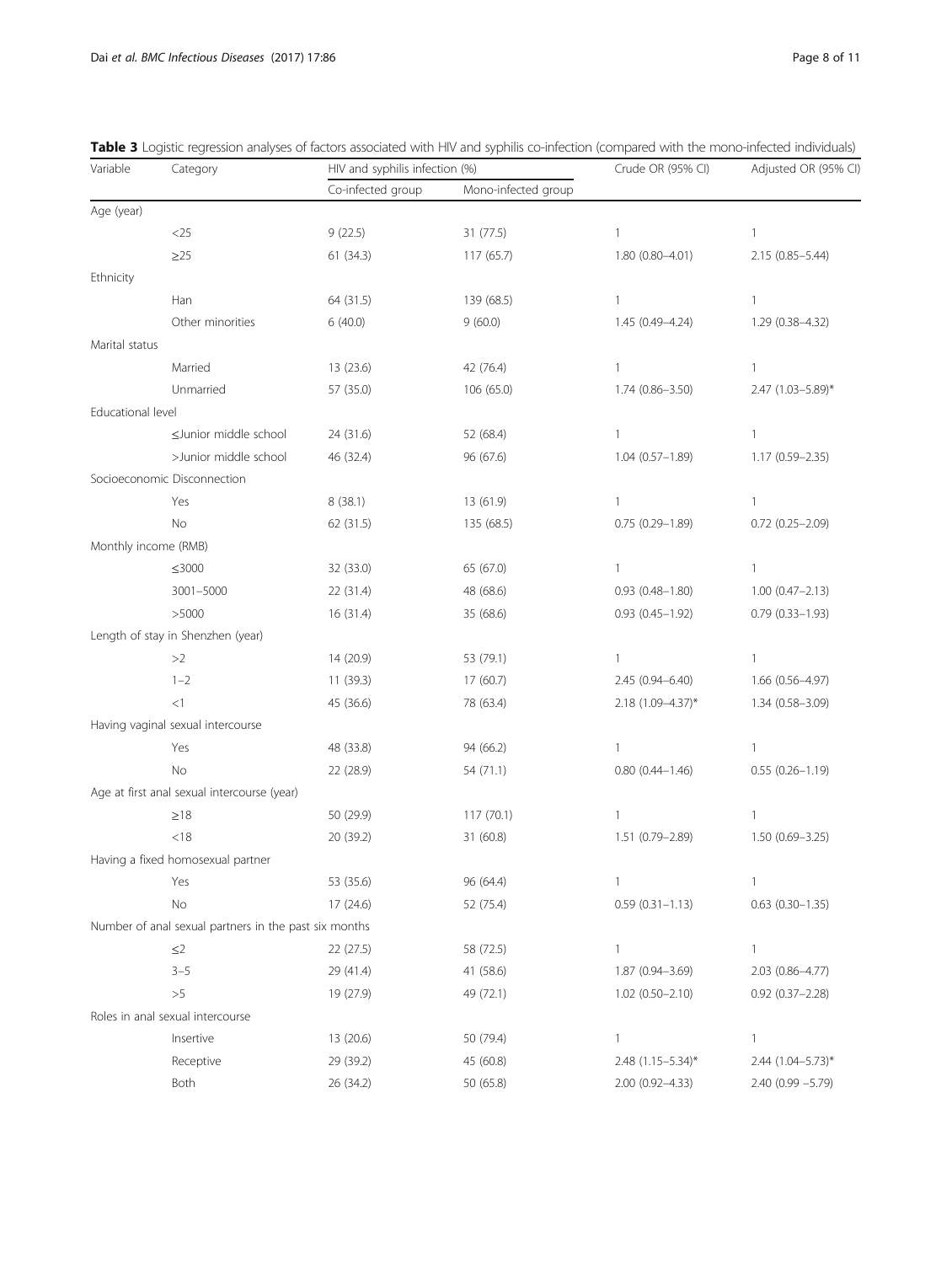| Always using condom in anal sexual intercourse in the past six months |           |            |                     |                     |  |  |
|-----------------------------------------------------------------------|-----------|------------|---------------------|---------------------|--|--|
| Yes                                                                   | 19 (28.8) | 47 (71.2)  |                     |                     |  |  |
| <b>No</b>                                                             | 48 (35.0) | 89 (65.0)  | $1.33(0.71 - 2.53)$ | $1.19(0.55 - 2.57)$ |  |  |
| HIV-related knowledge                                                 |           |            |                     |                     |  |  |
| <6                                                                    | 50(31.6)  | 108 (68.4) |                     |                     |  |  |
| $\geq 6$                                                              | 20(33.3)  | 40(66.7)   | $1.12(0.63 - 1.81)$ | $1.18(0.59 - 2.35)$ |  |  |

<span id="page-8-0"></span>Table 3 Logistic regression analyses of factors associated with HIV and syphilis co-infection (compared with the mono-infected individuals) (Continued)

 $*P < 0.05$ 

providers. Firstly, to the best of our knowledge, this is the first study to explore the prevalence of HIV and syphilis co-infection and associated factors among ncMSM attending the STD clinic. Therefore, its findings are fundamental in the prevention of HIV and syphilis coinfection among ncMSM. Secondly, the high prevalence of HIV and syphilis co-infection found in this study suggests that the service providers need to intensify efforts to prevent the spread of HIV and syphilis among ncMSM attending the STD clinic. Thirdly, a wide array of exploratory factors was considered in this study, which not only included socio-demographic characteristics and risky sexual behaviors, but also HIV-related knowledge. Therefore, the effects brought by potential confounding when analyzing the data and interpreting the results were substantially reduced. Finally, in this study, the finding that associated factors for HIV and syphilis co-infection in ncMSM were quite different when compared with the non-infected group and mono-infected group strongly urges the service providers to accordingly adjust surveillance methods for HIV and syphilis co-infection with respect to the intensified intervention strategies targeting at the non-infected and mono-infected ncMSM, in order to reduce HIV and syphilis co-infection among MSM.

# Conclusions

In summary, HIV and syphilis co-infection is quite prevalent among the study participants in Shenzhen. Given the different associated factors found in this study for HIV and syphilis co-infection among ncMSM relative to noninfected and mono-infected ncMSM, integrated HIV and syphilis intervention strategies, specifically targeting at the non-infected and mono-infected ncMSM, are needed to reduce HIV and syphilis co-infection among MSM. Future studies with large sample sizes are needed to clarify the mechanism of HIV and syphilis co-infection in MSM.

#### Abbreviations

95% CI: 95% confidence interval; aOR: Adjusted odds ratio; CCDC: Center for chronic disease control; CDC: Center for disease control and prevention; ELISA: Enzyme-linked immunosorbent assay; HIV: Human immunodeficiency virus; MBs: Money boys; ncMSM: Non-commercial men who have sex with men; OR: Odds ratio; SD: Standard deviation; STD: Sexually transmitted disease; TRUST: Tolulized red unheated serum test

#### Acknowledgments

The authors are grateful to the participants for their cooperation and the investigators for their professional hard work.

#### Funding

This research was funded by the Project of the National Natural Science Foundation of China (81271504).

# Availability of data and materials

Available upon request to the corresponding author Tiejian Feng: fengtiej@126.com.

# Authors' contributions

WD and ZL drafted the manuscript. TF contributed to the study design. WD, ZL, RX, GZ, DT, LY and FW participated in the field survey. YC, LL, FH and TY contributed to the HIV and syphilis tests. WD, ZL, RX, GZ, DT, LY, FW, YC, LL, FH and TY contributed to the data collection. WD, ZL, RX and TF contributed to the analysis and interpretation of the data. All authors participated in critical revision of the manuscript drafts and approved the final version.

#### Competing interests

The authors declare that they have no competing interests.

#### Consent for publication

Not applicable.

#### Ethics approval and consent to participate

The investigation was carried out in accordance with the latest version of the Declaration of Helsinki. The Ethics Committee of Shenzhen Center for Chronic Disease Control approved this investigation to be performed among the ncMSM in Shenzhen, and written informed consent was obtained from each participant.

#### Author details

<sup>1</sup>Department of Epidemiology and Health Statistics, Xiangya School of Public Health, Central South University, Changsha, Hunan, China. <sup>2</sup>Shenzhen Center for Chronic Disease Control, Shenzhen, Guangdong, China. <sup>3</sup>Shenzhen Nanshan Center for Chronic Disease Control, Shenzhen, Guangdong, China. 4 Graduate School, Shenzhen University, Shenzhen, Guangdong, China.

# Received: 30 September 2016 Accepted: 5 January 2017 Published online: 18 January 2017

#### References

- 1. Cronin M, Domegan L, Thornton L, Fitzgerald M, Hopkins S, O'Lorcain P, et al. The epidemiology of infectious syphilis in the Republic of Ireland. Euro Surveill. 2004;9(12):14–7.
- 2. Couturier E, Michel A, Janier M, Dupin N, Semaille C. Syphilis surveillance in France, 2000–2003. Euro Surveill. 2004;9(12):8–10.
- 3. Jakopanec I, Grjibovski AM, Nilsen O, Aavitsland P. Syphilis epidemiology in Norway, 1992–2008: resurgence among men who have sex with men. BMC Infect Dis. 2010;10:105. doi[:10.1186/1471-2334-10-105](http://dx.doi.org/10.1186/1471-2334-10-105).
- 4. Centers for Disease Control and Prevention (CDC). Primary and secondary syphilis–United States, 2003–2004. MMWR Morb Mortal Wkly Rep. 2006; 55(10):269–73.
- 5. Zetola NM, Klausner JD. Syphilis and HIV infection: an update. Clin Infect Dis. 2007;44(9):1222–8. doi:[10.1086/513427.](http://dx.doi.org/10.1086/513427)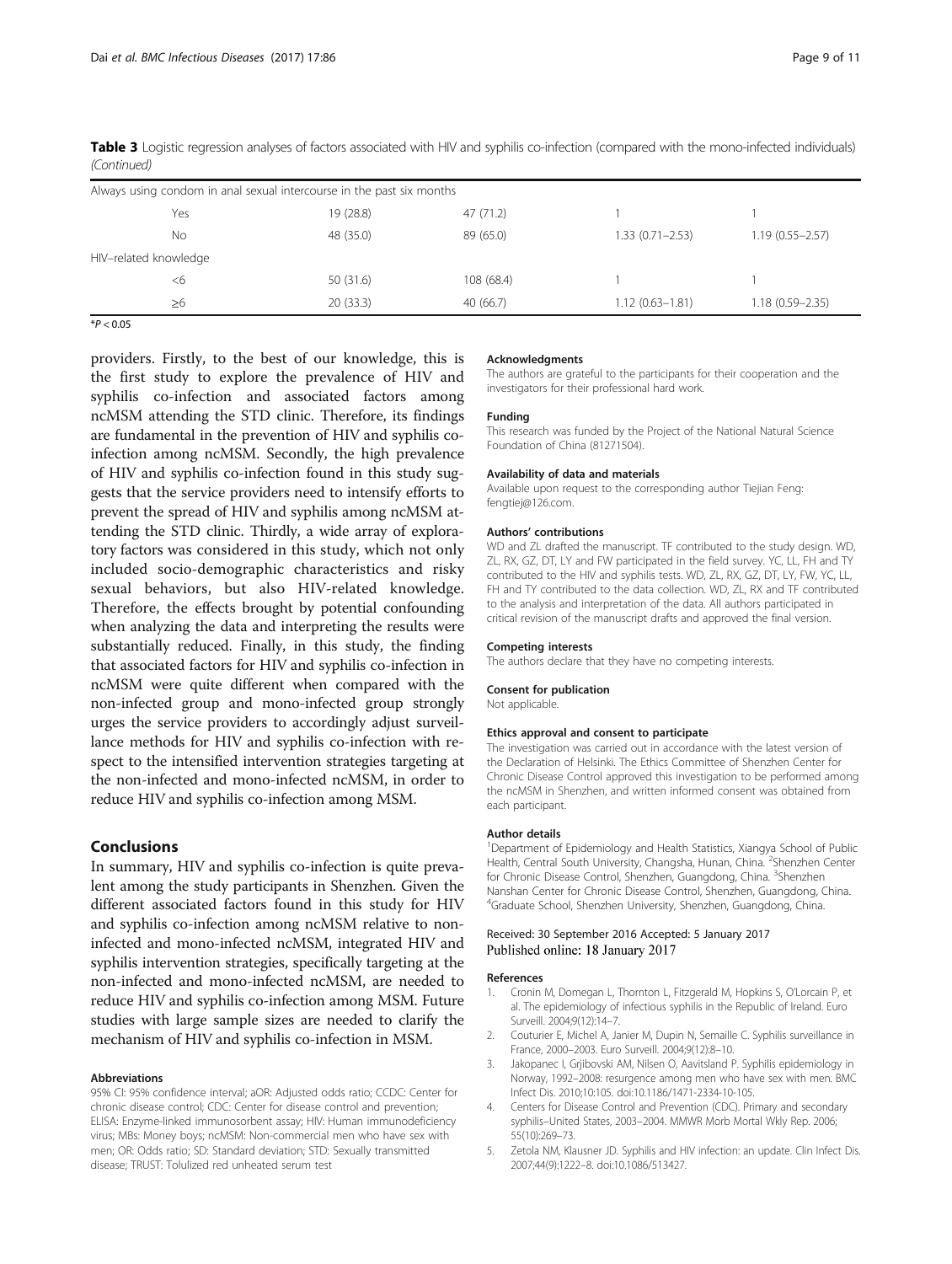- <span id="page-9-0"></span>6. Righarts AA, Simms I, Wallace L, Solomou M, Fenton KA. Syphilis surveillance and epidemiology in the United Kingdom. Euro surveill. 2004;9(12):21–5.
- 7. Cohen MS, Henderson GE, Aiello P, Zheng H. Successful eradication of sexually transmitted diseases in the People's Republic of China: implications for the 21st century. J Infect Dis. 1996;174 Suppl 2:S223–9.
- 8. Shen L, Liu X, Fu GF, Hao S, Zhang M, Wang T et al. The Epidemic of HIV, HCV and Syphilis and the Correlates of Sexual Transmitted Infections among Men Who Have Sex with Men in Zhenjiang, Jiangsu, China. Japanese J Infect Dis. 2016. doi:[10.7883/yoken.JJID.2015.464](http://dx.doi.org/10.7883/yoken.JJID.2015.464).
- 9. Chow EP, Wilson DP, Zhang L. HIV and syphilis co-infection increasing among men who have sex with men in China: a systematic review and meta-analysis. PLoS One. 2011;6(8):e22768. doi:[10.1371/journal.pone.](http://dx.doi.org/10.1371/journal.pone.0022768) [0022768.](http://dx.doi.org/10.1371/journal.pone.0022768)
- 10. Jakopanec I, Grjibovski AM, Nilsen O, Blystad H, Aavitsland P. Trends in HIV infection surveillance data among men who have sex with men in Norway, 1995–2011. BMC Public Health. 2013;13:144. doi:[10.1186/1471-2458-13-144.](http://dx.doi.org/10.1186/1471-2458-13-144)
- 11. Burchell AN, Allen VG, Gardner SL, Moravan V, Tan DH, Grewal R, et al. High incidence of diagnosis with syphilis co-infection among men who have sex with men in an HIV cohort in Ontario, Canada. BMC infectious diseases. 2015;15:356. doi[:10.1186/s12879-015-1098-2.](http://dx.doi.org/10.1186/s12879-015-1098-2)
- 12. Diaz A, Junquera ML, Esteban V, Martinez B, Pueyo I, Suarez J et al. HIV/STI co-infection among men who have sex with men in Spain. Euro surveillance : bulletin Europeen sur les maladies transmissibles. Eur Commun Dis Bull. 2009;14(48):19426.
- Bozicevic I, Lepej SZ, Rode OD, Grgic I, Jankovic P, Dominkovic Z, et al. Prevalence of HIV and sexually transmitted infections and patterns of recent HIV testing among men who have sex with men in Zagreb, Croatia. Sex Transm Infect. 2012;88(7):539–44. doi:[10.1136/sextrans-2011-050374](http://dx.doi.org/10.1136/sextrans-2011-050374).
- 14. Watson-Jones D, Changalucha J, Gumodoka B, Weiss H, Rusizoka M, Ndeki L, et al. Syphilis in pregnancy in Tanzania. I. Impact of maternal syphilis on outcome of pregnancy. J Infect Dis. 2002;186(7):940–7. doi:[10.1086/342952](http://dx.doi.org/10.1086/342952).
- 15. Kassutto S, Sax PE. HIV and syphilis coinfection: trends and interactions. AIDS Clin Care. 2003;15(2):9–15.
- 16. Das A, Li J, Zhong F, Ouyang L, Mahapatra T, Tang W, et al. Factors associated with HIV and syphilis co-infection among men who have sex with men in seven Chinese cities. Int J STD AIDS. 2015;26(3):145–55. doi[:10.1177/0956462414531560.](http://dx.doi.org/10.1177/0956462414531560)
- 17. Zeng Y, Zhang L, Li T, Lai W, Jia Y, Aliyu MH, et al. Risk factors for HIV/ syphilis infection and male circumcision practices and preferences among men who have sex with men in China. Biomed Res Int. 2014;2014:498987. doi[:10.1155/2014/498987.](http://dx.doi.org/10.1155/2014/498987)
- 18. Luo Y, Zhu C, Chen S, Geng Q, Fu R, Li X, et al. Risk factors for HIV and syphilis infection among male sex workers who have sex with men: a crosssectional study in Hangzhou, China, 2011. BMJ Open. 2015;5(4):e006791. doi: [10.1136/bmjopen-2014-006791](http://dx.doi.org/10.1136/bmjopen-2014-006791).
- 19. Chow EP, Iu KI, Fu X, Wilson DP, Zhang L. HIV and sexually transmissible infections among money boys in China: a data synthesis and meta-analysis. PLoS One. 2012;7(11):e48025. doi:[10.1371/journal.pone.0048025.](http://dx.doi.org/10.1371/journal.pone.0048025)
- 20. Zhao J, Cai WD, Gan YX, Zhang Y, Yang ZR, Cheng JQ, et al. A comparison of HIV infection and related risk factors between money boys and noncommercial men who have sex with men in Shenzhen, China. Sex Transm Dis. 2012;39(12):942–8. doi:[10.1097/OLQ.0b013e31826f356f.](http://dx.doi.org/10.1097/OLQ.0b013e31826f356f)
- 21. Hong FC, Zhou H, Cai YM, Pan P, Feng TJ, Liu XL, et al. Prevalence of syphilis and HIV infections among men who have sex with men from different settings in Shenzhen, China: implications for HIV/STD surveillance. Sex Transm Infect. 2009;85(1):42–4. doi:[10.1136/sti.2008.031682.](http://dx.doi.org/10.1136/sti.2008.031682)
- 22. Chapman J, Cai Y, Hillier S, Estcourt C. Sex and sexuality in the Shenzhen tongzhi circle: HIV risk context and migrant men who have sex with men in China. Cult Health Sex. 2009;11(7):689-702. doi:[10.1080/13691050902977562.](http://dx.doi.org/10.1080/13691050902977562)
- 23. Zhang W, Xu JJ, Zou H, Zhang J, Wang N, Shang H. HIV incidence and associated risk factors in men who have sex with men in Mainland China: an updated systematic review and meta-analysis. Sex Health. 2016. doi[:10.1071/sh16001.](http://dx.doi.org/10.1071/sh16001)
- 24. Li HM, Peng RR, Li J, Yin YP, Wang B, Cohen MS, et al. HIV incidence among men who have sex with men in China: a meta-analysis of published studies. PLoS One. 2011;6(8):e23431. doi:[10.1371/journal.pone.0023431](http://dx.doi.org/10.1371/journal.pone.0023431).
- 25. Wejnert C, Le B, Rose CE, Oster AM, Smith AJ, Zhu J. HIV infection and awareness among men who have sex with men-20 cities, United States, 2008 and 2011. PLoS One. 2013;8(10):e76878. doi[:10.1371/journal.pone.0076878.](http://dx.doi.org/10.1371/journal.pone.0076878)
- 26. Zhang L, Ding X, Lu R, Feng L, Li X, Xiao Y, et al. Predictors of HIV and syphilis among men who have sex with men in a Chinese metropolitan

city: comparison of risks among students and non-students. PLoS One. 2012;7(5):e37211. doi[:10.1371/journal.pone.0037211](http://dx.doi.org/10.1371/journal.pone.0037211).

- 27. Xiao Y, Sun J, Li C, Lu F, Allen KL, Vermund SH, et al. Prevalence and correlates of HIV and syphilis infections among men who have sex with men in seven provinces in China with historically low HIV prevalence. J Acquir Immune Defic Syndr. 2010;53 Suppl 1:S66–73. doi[:10.1097/QAI.](http://dx.doi.org/10.1097/QAI.0b013e3181c7db43) [0b013e3181c7db43](http://dx.doi.org/10.1097/QAI.0b013e3181c7db43).
- 28. Iversen J, Dolan K, Ezard N, Maher L. HIV and hepatitis C virus infection and risk behaviors among heterosexual, bisexual, and lesbian women who inject drugs in Australia. LGBT Health. 2015;2(2):127–34. doi:[10.1089/lgbt.2014.0116.](http://dx.doi.org/10.1089/lgbt.2014.0116)
- 29. Pettifor AE, van der Straten A, Dunbar MS, Shiboski SC, Padian NS. Early age of first sex: a risk factor for HIV infection among women in Zimbabwe. AIDS (London, England). 2004;18(10):1435–42.
- 30. Liu H, Liu H, Cai Y, Rhodes AG, Hong F. Money boys, HIV risks, and the associations between norms and safer sex: a respondent-driven sampling study in Shenzhen, China. AIDS Behav. 2009;13(4):652–62. doi:[10.1007/](http://dx.doi.org/10.1007/s10461-008-9475-0) [s10461-008-9475-0.](http://dx.doi.org/10.1007/s10461-008-9475-0)
- 31. Cai R, Zhao J, Cai W, Chen L, Richardus JH, de Vlas SJ. HIV risk and prevention behaviors in men who have sex with men and women: a respondent-driven sampling study in Shenzhen, China. AIDS Behav. 2014; 18(8):1560–8. doi[:10.1007/s10461-014-0735-x](http://dx.doi.org/10.1007/s10461-014-0735-x).
- 32. Huang P, Tan J, Ma W, Zheng H, Lu Y, Wang N, et al. Outcomes of antiretroviral treatment in HIV-infected adults: a dynamic and observational cohort study in Shenzhen, China, 2003–2014. BMJ Open. 2015;5(5):e007508. doi[:10.1136/bmjopen-2014-007508](http://dx.doi.org/10.1136/bmjopen-2014-007508).
- 33. Gayles TA, Kuhns LM, Kwon S, Mustanski B, Garofalo R. Socioeconomic disconnection as a risk factor for increased HIV infection in young men who have sex with men. LGBT Health. 2016;3(3):219–24. doi:[10.1089/](http://dx.doi.org/10.1089/lgbt.2015.0102) [lgbt.2015.0102.](http://dx.doi.org/10.1089/lgbt.2015.0102)
- 34. Li D, Li C, Wang Z, Lau JT. Prevalence and associated factors of unprotected anal intercourse with regular male sex partners among HIV negative men who have sex with men in China: a cross-sectional survey. PLoS One. 2015; 10(3):e0119977. doi:[10.1371/journal.pone.0119977.](http://dx.doi.org/10.1371/journal.pone.0119977)
- 35. Cai R, Cai W, Zhao J, Chen L, Yang Z, Tan W, et al. Determinants of recent HIV testing among male sex workers and other men who have sex with men in Shenzhen, China: a cross-sectional study. Sex Health. 2015;12(6):565- 7. doi:[10.1186/s40249-015-0074-910.1071/sh15109.](http://dx.doi.org/10.1186/s40249-015-0074-910.1071/sh15109)
- 36. Gao W, Li Z, Li Y, Qiao X. Sexual practices and the prevalence of HIV and syphilis among men who have sex with men in Lanzhou, china. Jpn J Infect Dis. 2015;68(5):370–5. doi:[10.7883/yoken.JJID.2013.477](http://dx.doi.org/10.7883/yoken.JJID.2013.477).
- 37. Tang W, Mahapatra T, Liu F, Fu G, Yang B, Tucker JD, et al. Burden of HIV and syphilis: a comparative evaluation between male sex workers and nonsex-worker men who have sex with men in urban china. PLoS One. 2015; 10(5):e0126604. doi:[10.1371/journal.pone.0126604.](http://dx.doi.org/10.1371/journal.pone.0126604)
- 38. Jin M, Yang Z, Dong Z, Han J. Correlates of consistent condom use among men who have sex with men recruited through the Internet in Huzhou city: a cross-sectional survey. BMC Public Health. 2013;13:1101. doi[:10.1186/1471-](http://dx.doi.org/10.1186/1471-2458-13-1101) [2458-13-1101](http://dx.doi.org/10.1186/1471-2458-13-1101).
- 39. Chen B, Zhu Y, Guo R, Ding S, Zhang Z, Cai H, et al. HIV/AIDS-related knowledge awareness and risk behaviors among injection drug users in Maanshan, China: a cross-sectional study. BMC public health. 2016;16:97. doi[:10.1186/s12889-016-2786-6](http://dx.doi.org/10.1186/s12889-016-2786-6).
- 40. Yang Z, Huang Z, Dong Z, Li J, Zhang S, Wu N et al. Risk factors for HIV diagnosis among men who have sex with men: Results of a case–control study in one sample of eastern China. AIDS Res Human Retroviruses. 2016. doi[:10.1089/aid.2016.0031](http://dx.doi.org/10.1089/aid.2016.0031).
- 41. Cai WD, Zhao J, Zhao JK, Raymond HF, Feng YJ, Liu J, et al. HIV prevalence and related risk factors among male sex workers in Shenzhen, China: results from a time-location sampling survey. Sex Transm Infect. 2010;86(1):15–20. doi[:10.1136/sti.2009.037440.](http://dx.doi.org/10.1136/sti.2009.037440)
- 42. Liu S, Zhao J, Rou K, Chen L, Cai W, Li L, et al. A survey of condom use behaviors and HIV/STI prevalence among venue-based money boys in Shenzhen, China. AIDS Behav. 2012;16(4):835–46. doi:[10.1007/s10461-011-9978-y.](http://dx.doi.org/10.1007/s10461-011-9978-y)
- 43. Wu Z, Xu J, Liu E, Mao Y, Xiao Y, Sun X, et al. HIV and syphilis prevalence among men who have sex with men: a cross-sectional survey of 61 cities in China. Clin Infect Dis. 2013;57(2):298–309. doi:[10.1093/cid/cit210.](http://dx.doi.org/10.1093/cid/cit210)
- 44. Zhou Y, Li D, Lu D, Ruan Y, Qi X, Gao G. Prevalence of HIV and syphilis infection among men who have sex with men in China: a meta-analysis. Biomed Res Int. 2014;2014:620431. doi:[10.1155/2014/620431.](http://dx.doi.org/10.1155/2014/620431)
- 45. Zou X, Chow EP, Zhao P, Xu Y, Ling L, Zhang L. Rural-to-urban migrants are at high risk of sexually transmitted and viral hepatitis infections in China: a